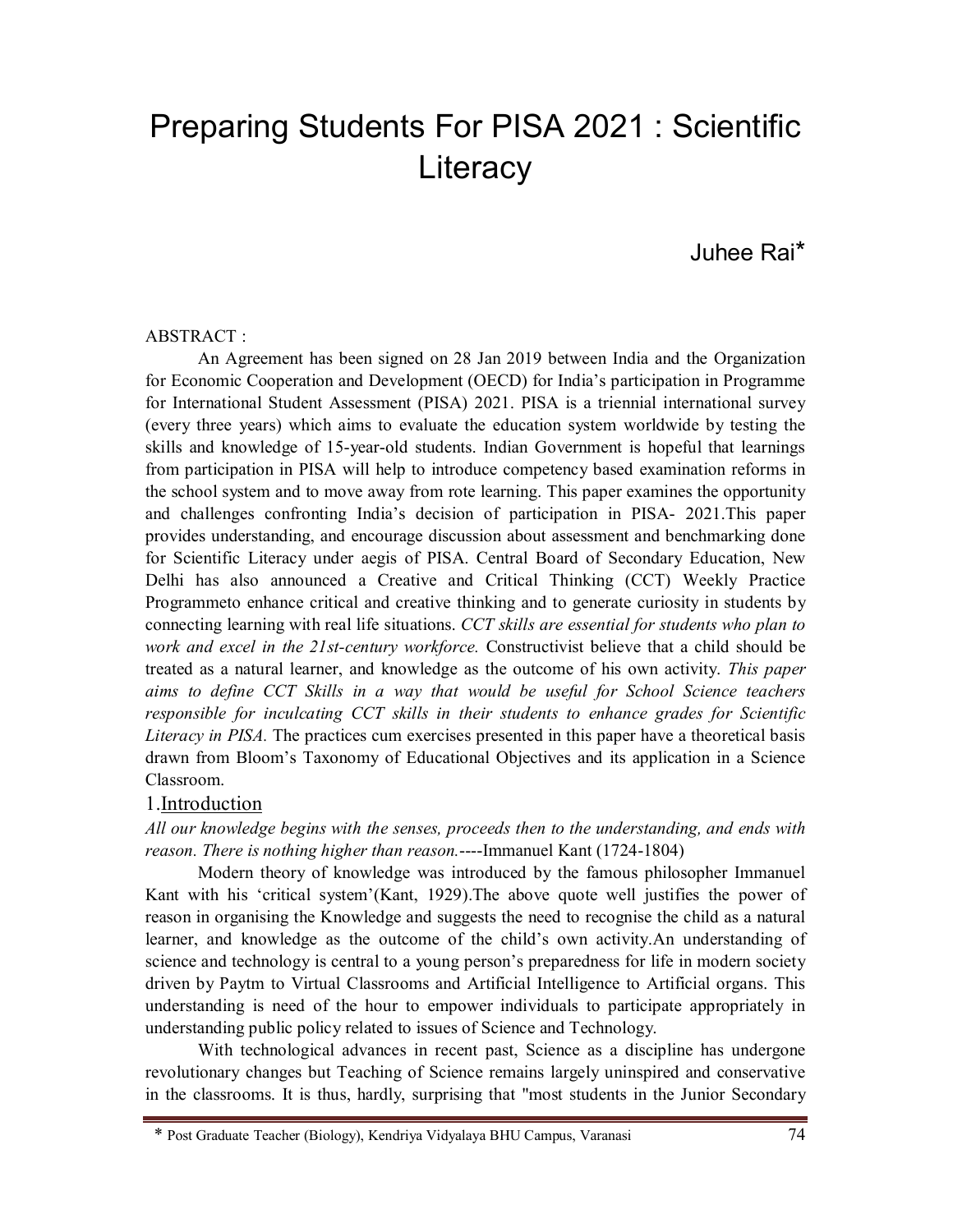#### अधिगम

and Higher Secondary grades appear to be unenthusiastic when asked to design projects for JNNSMEE (organised by NCERT) and National Children Science Congress (NCSC, organised by Department of Science and Technology), thereby undermining the value and personal relevance of their science learning. In Classrooms with average class size lying in range of 35-40 students, learning Science by doing is compromised by "rhetoric of conclusions", a collection of "facts" to be memorized, and later forgotten. Science Process Skills are either ignored or trivialized by standardized Multiple Choice Exams emphasizing content recall, and cook-book laboratory exercises. Is it fault of our teachers only? Are they incapable or struggling with some other fear?What I felt teachers are themselves trained through  $18<sup>th</sup>$  century skills and are required to instil  $21<sup>st</sup>$  century skills in students, So they are not able to cope up with pace of adaptation to new changes.There have been significant changes in the past decades in the field of education. Whereas earlier the teacher was at the center and the emphasis was put on what to teach, today's education involves teaching how to think, and in particular, how to be a critical thinker. Critical thinking is necessary in every profession, and it allows one to deal with reality in a reasonable and independent manner (Harpaz, 1996,1997; Lipman, 1991).Henceforth, readiness of teachers to change their style of working / teaching-learning practices in view of  $21<sup>st</sup>$  century skills will decide the fate of creative and critical thinkers in our Classroom.

## 2. Critical and Creative Thinking (CCT) Skills

The complex environmental, social and economic pressures of today's technological world – requires young people to be motivated, innovative, enterprising and adaptable. The key skills that we are looking in our students as 21st century Skills are as follows:

| Learning Skills   | Literacy Skills             | Social Skills             |
|-------------------|-----------------------------|---------------------------|
|                   |                             |                           |
| Critical Thinking | <b>Information Literacy</b> | Flexibility               |
| Creativity        | Media Literacy              | Leadership                |
| Collaboration     | <b>Technology Literacy</b>  | Curiosity                 |
| Communication     | Cultural & Civic Literacy   | Persistence               |
|                   | Financial Literacy          | Initiative                |
|                   | Numeracy Literacy           | Productivity              |
|                   |                             | Tolerance and Objectivity |
|                   |                             | Citizenship               |
|                   |                             | <b>Ethical Behaviour</b>  |
|                   |                             |                           |

(CBSE, 2019)

From above, It is clear that to prepare students for lifelong learning, teaching critical thinking should be core business. However, there are four interrelated Thinking domains (based on Philosophical and Psychological approaches) as shown below :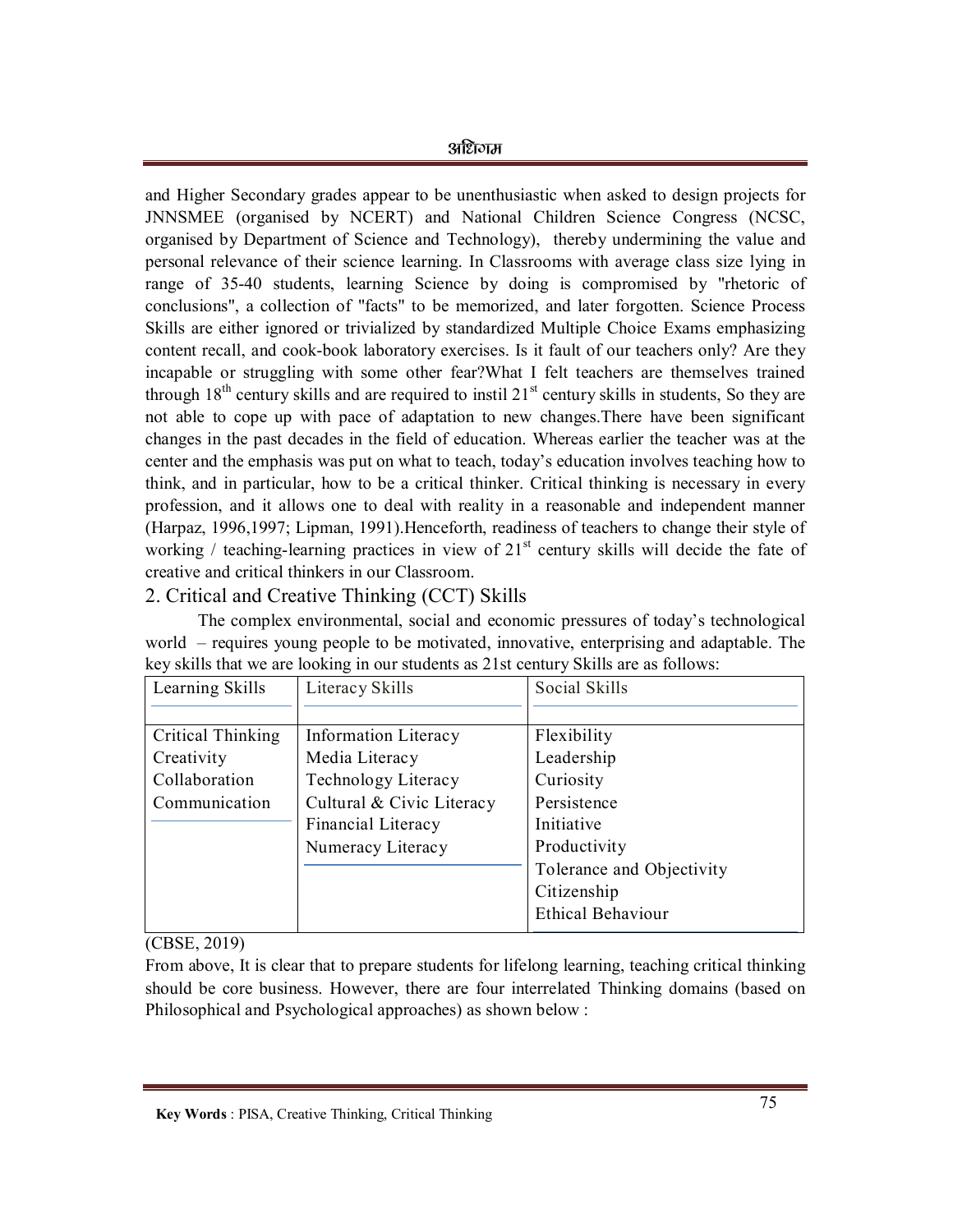#### आंधान

| Types       | Purposes       | Thinkings Skills         | Realtions between them                 |
|-------------|----------------|--------------------------|----------------------------------------|
| of          |                |                          |                                        |
| thinking    |                |                          |                                        |
| Critical    | Evaluating     | Defining<br>states<br>or | Critical thinking is needed for        |
| Thinking    | the            | ideas.                   | all                                    |
|             | opposite       | analyzing<br>opposite    | thinking skills.                       |
|             | states         | views,                   |                                        |
|             | or clarity of  | evaluating evidences     |                                        |
|             | ideas          |                          |                                        |
| Creative    | Producing      | Determining<br>ideas,    | The newly-created product              |
| Thinking    | new            | restructuring            | which has been produced                |
|             | ideas and      | the problem,             | through creative thinking<br><b>1S</b> |
|             | products       | determining<br>the       | evaluated by means of critical         |
|             |                | possibilities            | thinking.                              |
|             |                |                          |                                        |
| Making<br>A | Making an      | Thinking<br>the          | Critical thinking is one of the        |
| Decision    | informed       | information,             | basic processes necessary for          |
|             | decision       | defining<br>the          | making a decision                      |
|             |                | alternatives and         |                                        |
|             |                | making a decision        |                                        |
| Problem     | Finding<br>one | Defining, explaining,    | While problem solving starts           |
| Solving     | $\alpha$       | choosing,                | with a problem, critical thinking      |
|             | more           | implementing<br>and      | encompasses evaluation of all          |
|             | solutions      | evaluating a             | information, ideas and events          |
|             | for a problem  | strategy,                | that one comes across.                 |
|             |                |                          |                                        |

Source: Demir, (2006:43).

In pursuit of teaching students how to think, more planning is needed on behalf of teachers for their Pedagogical strategies. They need to give students repeated opportunities to :

- Ask questions in classrooms which are connected to real life to build curiosity in students.
- Facilitate discussions amongst students to build the skills of collaboration and problem solving.
- Explore solutions to problems about which there is conflicting scientific evidence.
- Practice transferring their skills and knowledge from one context to another.
- Engage parents and the community at large in student's learning process

If students can transfer skills and knowledge from one context to another in the classroom, they will certainly be able to replicate this challenge outside the boundaries of the classroom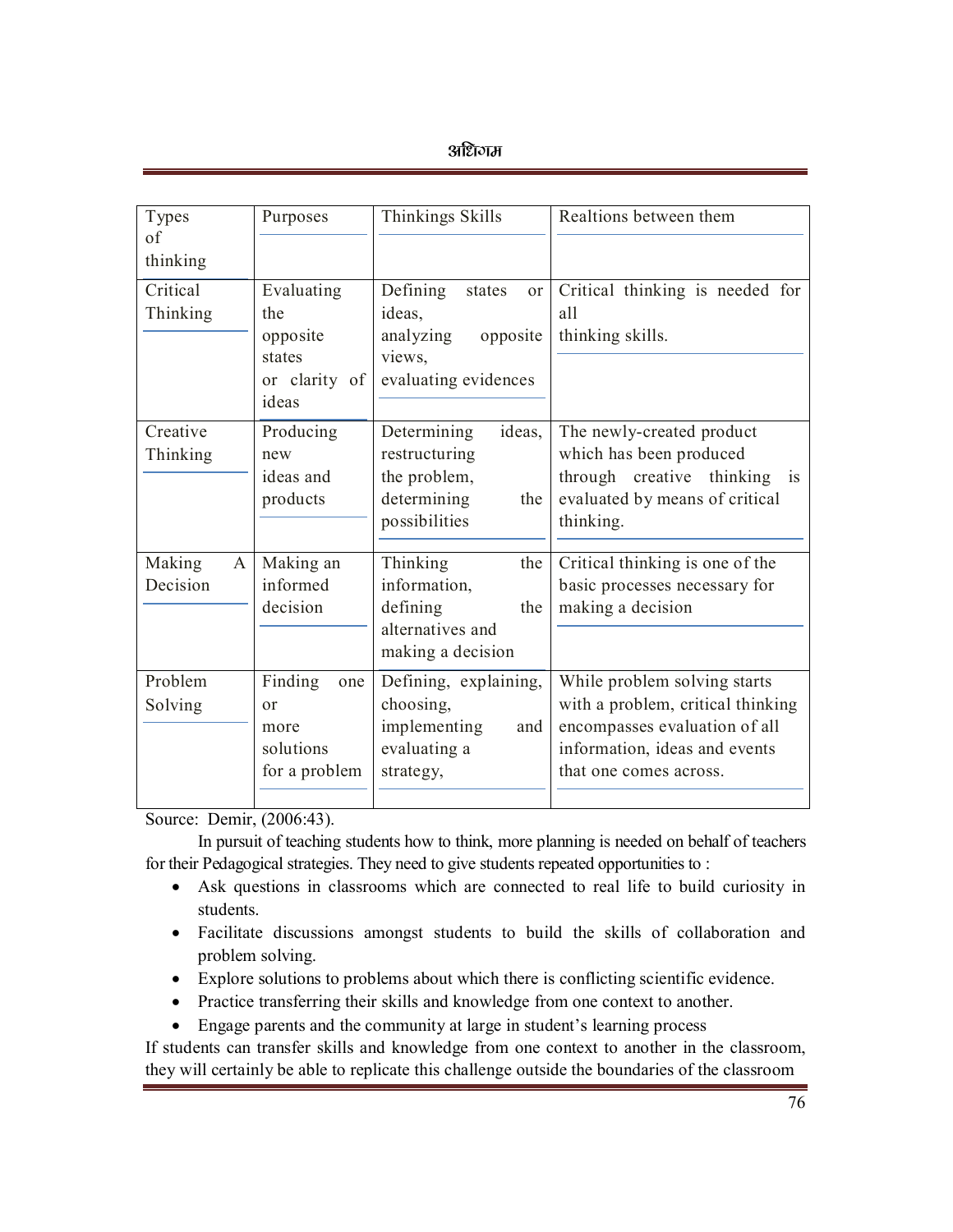in the real-world situations. (CBSE, 2020).

3. Nature and Structure of PISA-

India and Organization for Economic Cooperation and Development (OECD) signed agreement on 28 Jan 2019 to enable India's participation in Programme for International Students Assessment (PISA) to be held in 2021(PIB, 2019). Government is hopeful that Learnings from participation in PISA will help to introduce competency based examination reforms in the school system and will help to move away from rote learning.The Indian Plan for PISA includes :

- The CBSE and NCERT will be part of the process and activities leading to the actual test.
- Field Trial (FT) --to be conducted in April 2020;
- For FT, Schools run by Kendriya Vidyalaya Sangathan (KVS), Navodaya Vidyalaya Samiti (NVS) and schools in the UT of Chandigarh will participate.
- Total 25 schools x 36 students each  $= 900$  students to be assessed
- PISA 2021 official Survey will be conducted in April 2021.
- Students will be assessed across three domains: reading literacy, mathematical literacy and scientific literacy.
- Test items include each domain not merely in terms of mastery of the school curriculum, but in terms of important knowledge and skills needed in adult life. The assessment of cross-curriculum competencies is an integral part of PISA.
- Pencil and paper tests will be used, with assessments lasting a total of 2 hours for each student.
- Test items are a mixture of multiple-choice test items and questions requiring the student to construct their own responses. The items are organised in groups based on a passage setting out a real-life situation. (available @<https://diksha.gov.in/get/dial>/R5Z7P5 or navigate t[owww.cbseacademic.in\)](http://www.cbseacademic.in))
- Test items are adapted to the local context and language, pilot tested and validated before being used for the test. OECD have agreed to contextualize the questions for Indian students.
- Participating students will complete a <u>two-hour paper and-pen assessment.</u>(CBSE, 2019)

4. Scientific Literacy Framework :

The PISAFramework defines Scientific Literacy as-

- Knowledge of Science refers to the knowledge of the natural world across the major fields of physics, chemistry, biological science, earth and space science, and sciencebased technology.
- Knowledge about Science refers to the knowledge of the means (scientific inquiry) and the goals (scientific explanations) of science. (Thomson et.al, 2013 )

The PISA scientific literacy assessment items require students to identify scientifically oriented issues, explain phenomena scientifically, and use scientific evidence These three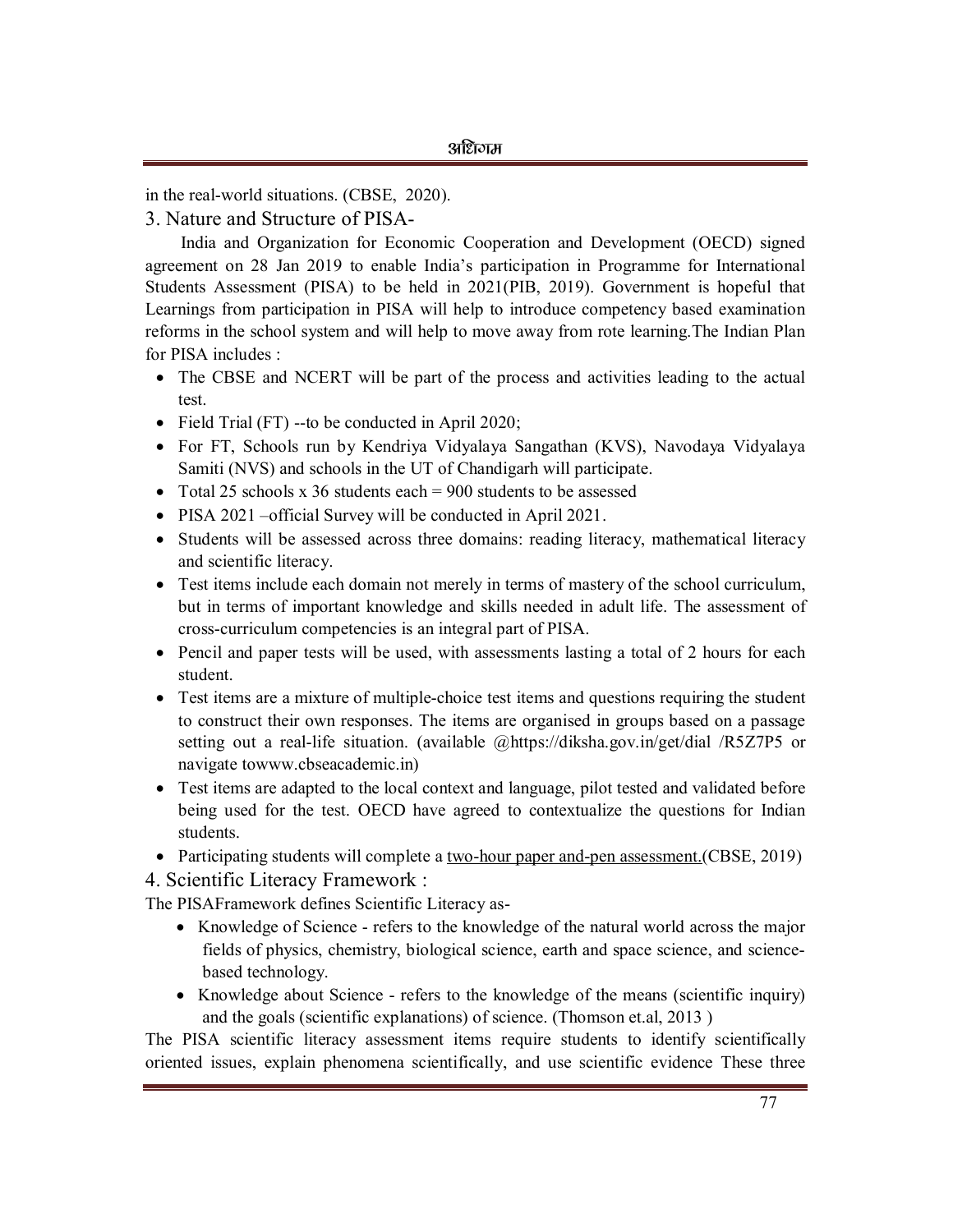competencies were chosen because of their importance to the practice of science and their connection to key cognitive abilities such as inductive and deductive reasoning, systemsbased thinking, critical decision-making,transformation of information (e.g. creating tables or graphs out of raw data), and thinking in terms of models and use of science. Sample Question papers are available for reference @<https://diksha.gov.in/get/dial>/R5Z7P5 or navigate to [www.cbseacademic.in.](http://www.cbseacademic.in.)

#### Recommendations for Science Teachers :

Teaching CCT skills can be achieved easily without needing much equipment in terms of technology and physical conditions. It can be implemented by all Subject teachers having the principles and methods of it. They have to shift their traditional instructional approach to Modern Approach as given below :

| Criterion                       | <b>Traditional Approach</b> | Modern Approach          |  |
|---------------------------------|-----------------------------|--------------------------|--|
| Principle Learning Theory       | Behaviourism                | Constructivism           |  |
| <b>Student Participation</b>    | Passive<br>Active           |                          |  |
| Student Involvement in Outcomes | Decreased Responsibility    | Increased Responsibility |  |
| <b>Student Role</b>             | Direction Follower          | Problem Solver           |  |
| Teacher's Role                  | Director/Transmitter        | Guide/Facilitator        |  |
| Curriculum Goals                | <b>Product Oriented</b>     | Process Oriented         |  |
| Teacher's Role                  | Director/Transmitter        | Guide/Facilitator        |  |

(NCF, 2005; Holbrook, 2000; OECD, 2010; Hitchcook, 2018; Essay 2018)

Thus, a mental transformation is needed that will help to avoid that famous "role of teacher" who tells, who asks close-ended questions, who asks for what s/he tells, who expects quietness, good behaviour, obedience and submission, who sometimes shouts and reprimands, who knows everything and all the time. (Gurkaynak et.al., 2003)

Teachers should lead their pupils to become autonomous thinkers by teaching school subjects in a way that brings out their cognitive structure and that encourages and rewards discussion and argument. On part of students role their readiness and direct participation in teaching activities will develop their Self Evaluation Skills and will contribute to Student's Socialisation.

Thus, Learning Cycle demands -

 It starts with the teacher introducing an engaging experience. This can be anything from a relevant YouTube video or a story to a class discussion.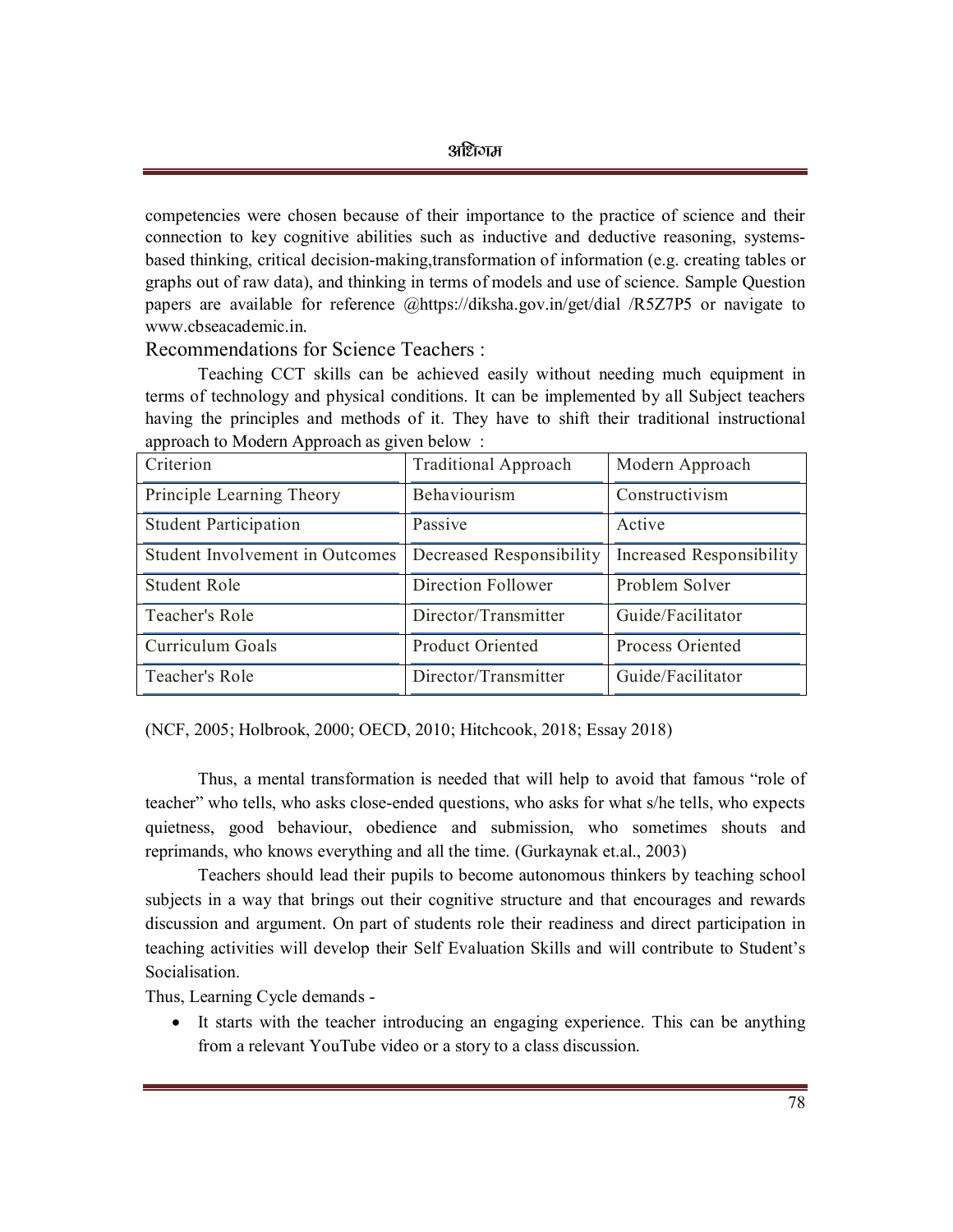### अधिगम

- Students then explore the content through a lab experience. This exposes students to the content without specifically telling students the information.
- Next, the teacher explains the content through direct instruction. This can take the form of a Power Point Lecture or class discussion.
- Finally, the teacher can introduce an extension exercise followed by an evaluation. The evaluation may be a formative or summative assessment.

| Writing       | Description                                       | Critical<br>Thinking       |  |
|---------------|---------------------------------------------------|----------------------------|--|
| Exercise      |                                                   | Components                 |  |
| Scientific    | A formal proposition of experiments to be         | Use of inductive reasoning |  |
| Proposal      | conducted                                         | to formulate hypotheses    |  |
| Laboratory    | objectives,<br>Highlights<br>the<br>background    | of<br>inductive<br>Use     |  |
| Report        | information, methodology, outcomes, and           | reasoning in formulating   |  |
|               | conclusions of a scientific experiment            | deductive<br>hypotheses;   |  |
|               |                                                   | reasoning<br>draw<br>to    |  |
|               |                                                   | conclusions based upon     |  |
|               |                                                   | analysis of results.       |  |
| One-Minute    | writing<br>Informal<br>topic;<br>any<br>on<br>may | Synthesis, evaluation, and |  |
| Paper         | encourage students to synthesize or evaluate      | application of information |  |
|               | a particular topic.                               | learned in class.          |  |
| Position      | Informal or formal writing assignment             | Construction<br>of<br>an   |  |
| Statement     | where students take a particular stance on an     | argument;                  |  |
|               | issue; can involve the evaluation of claims       | Evaluation of claims       |  |
|               | related to the issue.                             |                            |  |
| Concept Map   | that joins<br>various<br>Diagram<br>concepts      | Synthesis of information   |  |
|               | together to depict how they are interrelated.     |                            |  |
| Study<br>Case | Concepts applied through a particular case        | Application<br>of          |  |
| Analysis      | or Scenario.                                      | information.               |  |
| Problem-Based | Exercises where students are given an ill-        | Synthesis and evaluation   |  |
| (Learning     | defined problem that could have a variety of      | of research related to the |  |

For Example , Writing Assignments in Biology to Encourage CCT Skills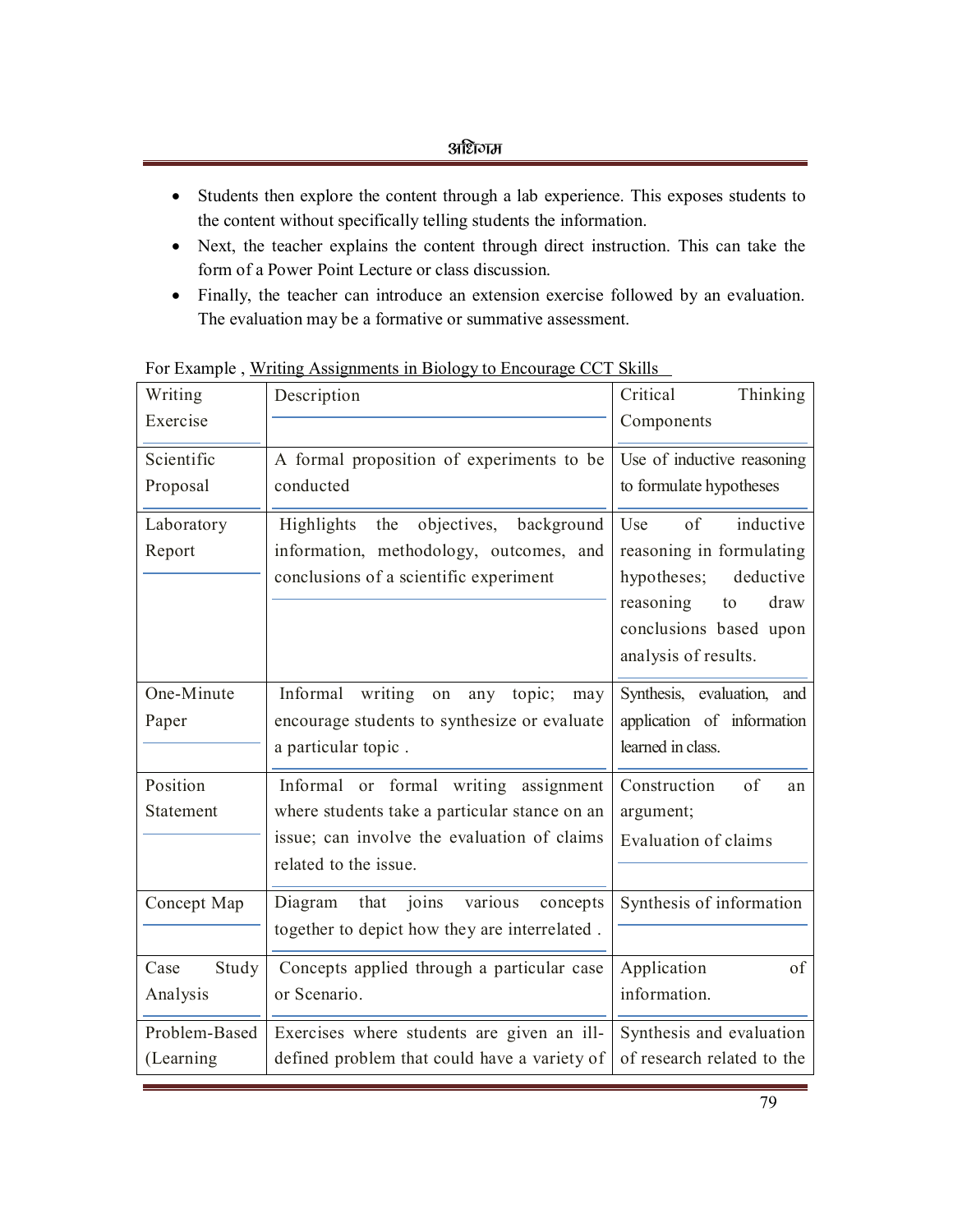आंधान

|           | Reflection and solutions and must step through the process   topic;   | deductive |
|-----------|-----------------------------------------------------------------------|-----------|
| Solution) | of solving the problem; students can create   reasoning to generate a |           |
|           | an informal reflection describing the solution.                       |           |
|           | processes they utilized to come up with the                           |           |
|           | solution and a formal writeup of their                                |           |
|           | solution.                                                             |           |
|           |                                                                       |           |

(King & Ahlquist 1990;OECD,1999; Coombs, 2009; Wood, 2015)

# Reaffirmation :

This paper supports the notion that critical thinking is context-dependent, can become habitual (a patterned way of thinking), and can be developed and nurtured in the disciplinary classroom. PISA is a welcome change. We need to look at PISA as an intervention that will not only make our education more relevant for current times but also make it future ready. Henceforth, Teaching in Consonance with new Evaluation system needs to be re-modelled to incorporate CCT skills.

# **REFERENCES**

- 1. Aizikovitsh, E., & Amit, M. (2009). An innovative model for developing critical thinking skills through mathematical education. In L. Paditz& A. Rogerson (Eds.), *Proceedings of the International Conference of the Mathematics Education into the 21st Century Project: Models in developing mathematics education (pp. 19- 22). Dresden, Germany: University of Applied Sciences*
- 2. Briggs, S. (2020). 35 Psychology-Based Critical Thinking Strategies Retrieved from [https://www.teachthought.com/critical-thinking/35-psychology-based-critical](https://www.teachthought.com/critical-thinking/35-psychology-based-critical-)thinking-strategies/ published on Jan-1-2020.
- 3. CBSE, (2019).Teachers ' Handbook : Scientific Literacy Vol. 2 @Central Board of Secondary Education

[http://cbseacademic.nic.in/web\\_material/Manuals/Teachers\\_handbook-Science.pdf](http://cbseacademic.nic.in/web_material/Manuals/Teachers_handbook-Science.pdf)

- 4. CBSE.(2019a). Handbook for teachers on experiential learning retrieved from <http://cbseacademic.nic> .in/web\_material /Manuals/Handbook\_ for Teachers.pdf
- 5. CBSE.(2019b). Transforming Education : Hubs of Learning. Central Board of Secondary Education, New Delhi.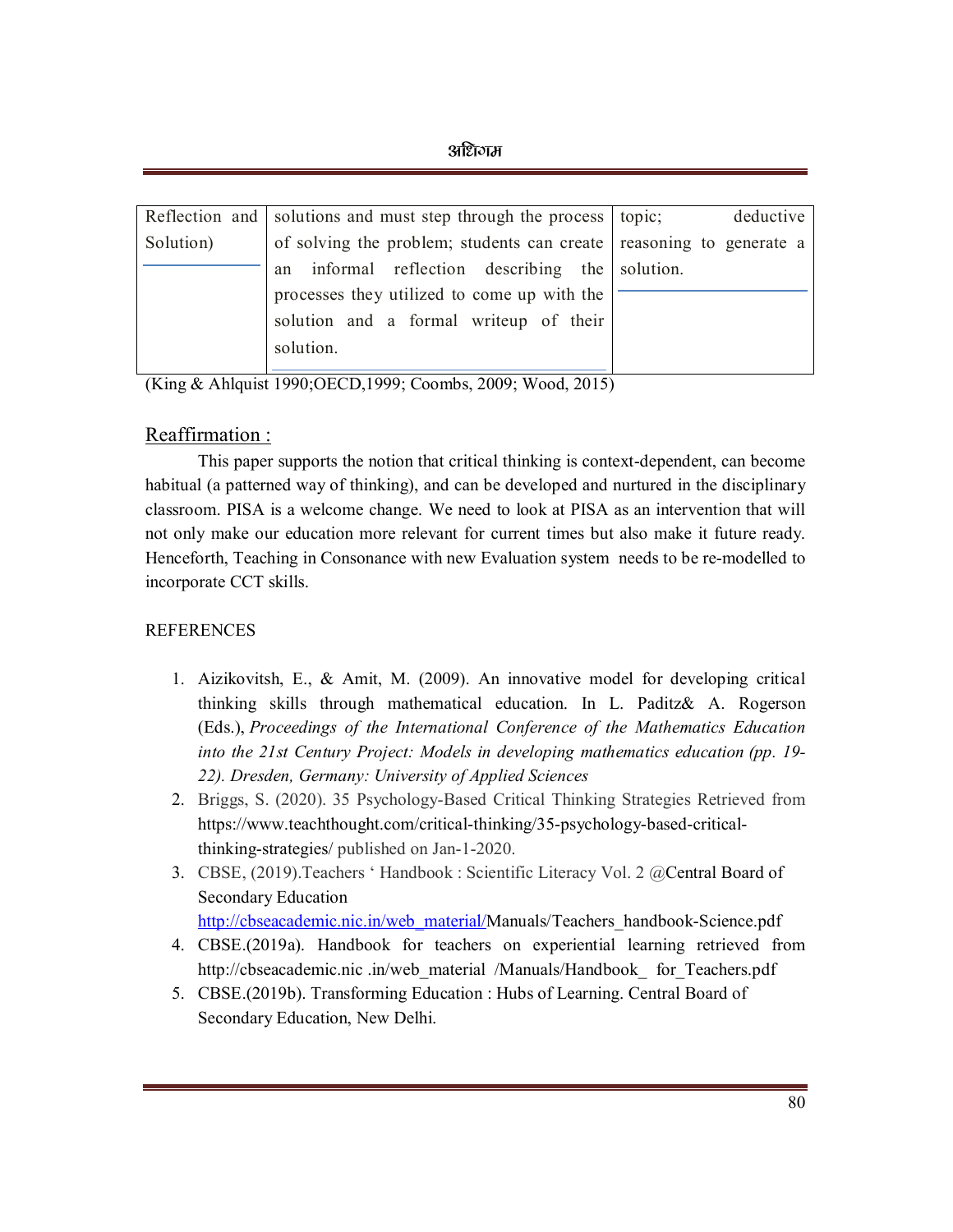- 6. CBSE. (2020). Circular No. Acad-03/2020- Creative and Critical Thinking (CCT) Weekly Practice [http://cbseacademic.nic.in/web\\_material/Circulars/](http://cbseacademic.nic.in/web_material/Circulars/)  2020/03\_Circular\_2020.pdf
- 7. Combs, L. B., Cennamo, K. S., & Newbill, P. L. (2009). Developing Critical and Creative Thinkers: Toward a Conceptual Model of Creative and Critical Thinking Processes. *Educational Technology, 49*(5), 3-14.
- 8. Demir, M.K. (2006). DemokrasiEğitimiveSınıfÖğretmenlerininDemokratikDavranışları. National Congress of Primary School Teaching Bulletin Book 1.Volume. Ankara. KökYayıncılık; retrieved from<http://www.ijonte.org/FileUpl> oad/ks63207/File/chapter\_13..pdf
- 9. Gurkaynak, I., F. Ustel, S. Gulgoz, (2003). EleştirelDuşunme. İstanbul: Initiative of Educational Reform; retrieved from <http://www.ijonte.org/FileUpload> /ks63207/Fil e/chapte r\_13..pdf
- 10. Holbrook, J. et.al .(2000), UNESCO Regional Office for Science and Technology for South and Central Asia (India) Scientific and Technological Literacy for All, New Delhi, 1999 .Programme and Meeting Document : Retrieved from <https://unesdoc> .unesco.org/ark:/48223/pf0000120041.
- 11. Harpaz, Y. (Ed.). (1996). Education for critical thinking. Jerusalem: The Ministry of Education and Culture. Harpaz, Y. (1997). Teaching and learning in thinking communities. Jerusalem: Branco Weiss Institute for Fostering Critical Thinking
- 12. Hitchcock, David, "Critical Thinking", *The Stanford Encyclopedia of Philosophy* (Fall 2018 Edition), Edward N. Zalta (ed.), URL = <[https://plato.stanford.edu/archives/fall2018/entries/critical-thinking/>](https://plato.stanford.edu/archives/fall2018/entries/critical-thinking/).
- 13. Essays, UK. (November 2018). The Interaction Of Critical And Creative Thinking Philosophy Essay. Retrieved from [https://www.ukessays.com/essays/philosophy/the](https://www.ukessays.com/essays/philosophy/the-)interaction-of-critical-and-creative-thinking-philosophy-essay.php?vref=1.
- 14. Kant, I., & Smith, N. K. (1929). *Immanuel Kant's Critique of pure reason*. Boston: Bedford.
- 15. King,B.B& Ahlquist, R., (1990).Developing Generative Themes for the Teaching of Biology. Paper presented at the Annual Meeting of the American Educational Research Association (Boston, M A, April 16-20, 1990).
- 16. Lipman, M. (1991). Thinking in education. New York: Cambridge University Press.
- 17. National Council of Educational Research and Training. (2005). National Curriculum Framework 2005. New Delhi: NCERT.
- 18. OECD .(1999). Measuring student Knowledge and skills . A New Framework for Assessment . Organisation For Economic Cooperation and Development .Retrieved from